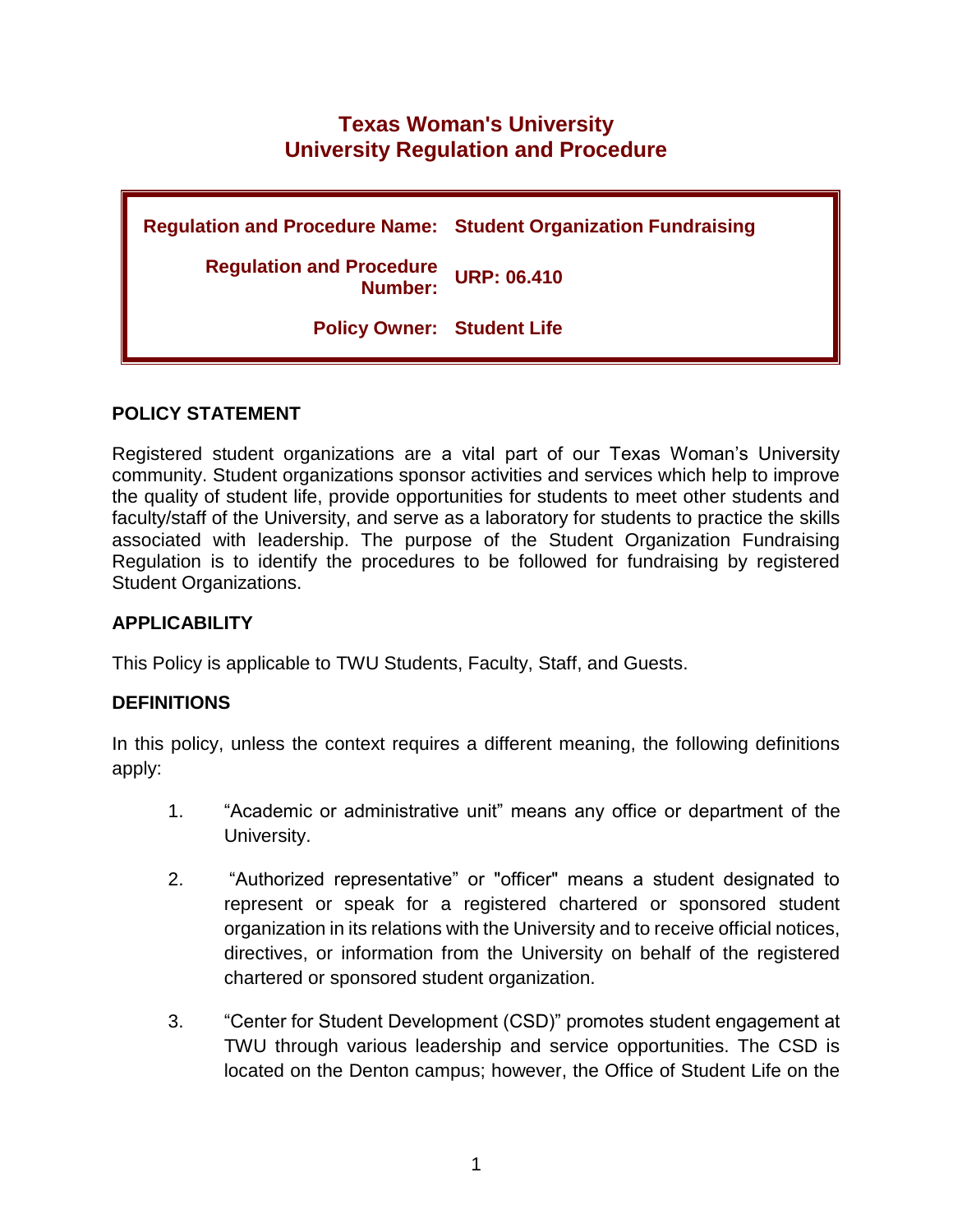Dallas and Houston campuses each provide their local campus community with similar amenities, services and support.

- 4. "Chartered student organization" means a student organization holding a valid recognition under this policy. Chartered student organizations are considered private entities and are not viewed as extensions of an academic or administrative unit, or of the University. Recognition ensures privileges as outlined in this policy and allows the chartered student organization to function within the institutional context.
- 5. "Chartered student organization advisor" means a person serving in an advisory capacity to a chartered student organization to provide guidance to the chartered student organization and its members. A person serving as an advisor to a chartered student organization affected by section 51.9361 of the Texas Education Code must be someone who:
	- a. Is at least twenty-one years of age;
	- b. Is not enrolled as a student at the University; and
	- c. Serves as either
		- i. A part-time or full-time employee of the University; or
		- ii. A representative of a national organization that is associated with the chartered or sponsored student organization.
- 6. "Day" means an 8:00 a.m. to 5:00 p.m. calendar day, and excludes weekends, University holidays, skeleton crew days, and days on which regularly scheduled classes are suspended due to emergent situations. "University holiday" and "skeleton crew days" means days identified in the holiday schedule published by the Office of Human Resources. If a deadline defined in this chapter falls on a Saturday, Sunday, University holiday or skeleton crew day, that deadline will be moved to the next day.
- 7. "Fundraising" is defined as the collection of money through donations, sales, and/or event programming for the purposes of charitable donation or organizational budget enhancement.
- 8. "Gambling": The State of Texas has specific Penal and Occupational Codes which must be adhered to. Refer to their website for additional information. TWU does not allow any gambling activity at on- or off- campus events. The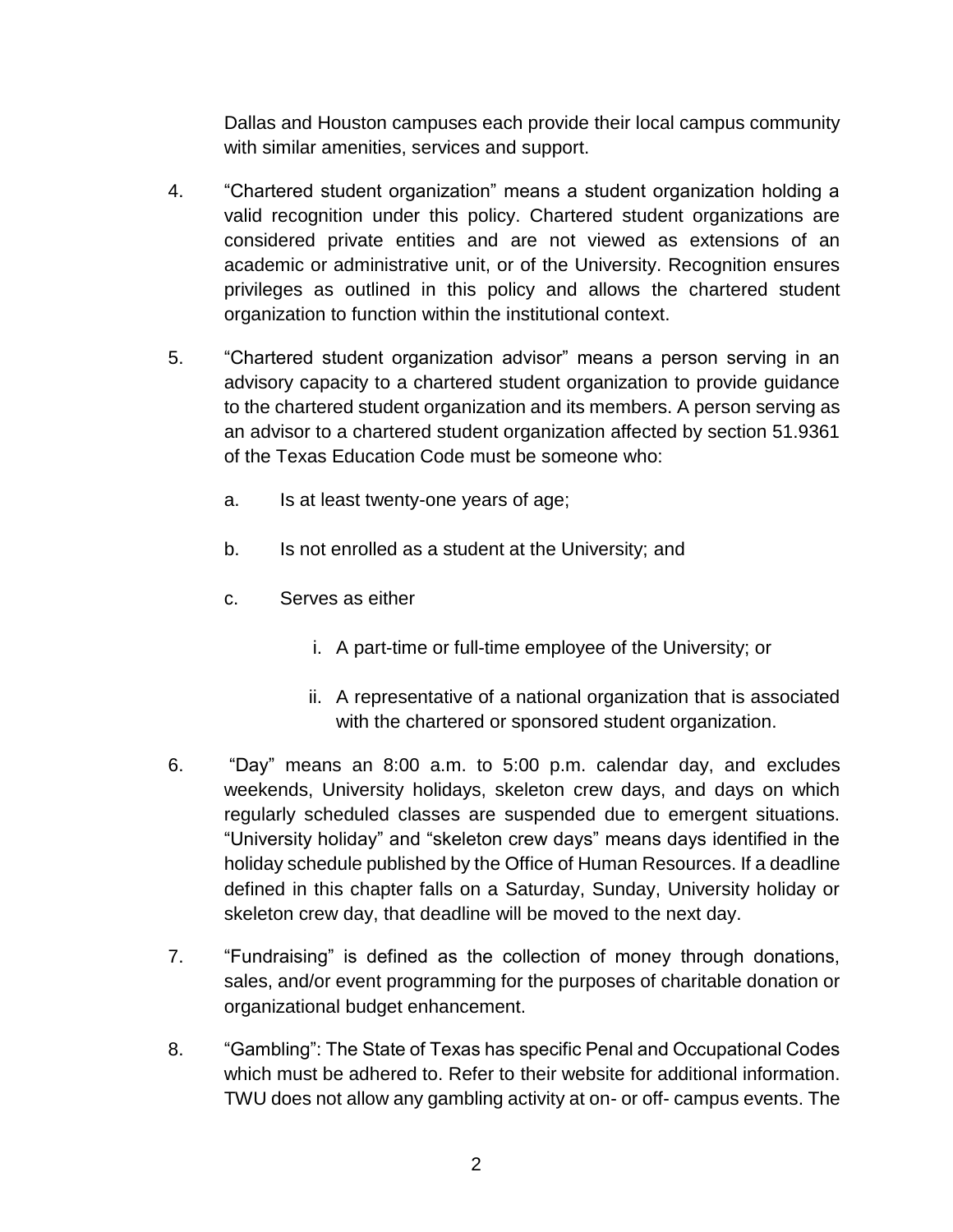term 'gambling' as defined by Texas law may cover many activities including, but not limited to, raffles, bingo, gambling machines, poker games, and individuals or organization paying to increase the chances of winning.

- 9. "IRS Tax ID": Organizations must apply for and receive a tax identification number from the Internal Revenue Service ("IRS") by completing form SS-4. The IRS can be contacted at 1- 800-829-4933 or online**.** Student organizations are not permitted to use the TWU Tax ID number, unless utilizing university funding through a department or a university purchasing card.
- 10. "Legislative student organization" is a form of sponsored student organization that qualifies as a student governance association. Legislative student organizations include but are not limited to Student Government Association and Graduate Student Council.
- 11. "Officially sponsored," "sponsorship," or "sponsored student organization" means a student organization whose purpose and activities are in accord with the mission of an academic or administrative unit, for whose actions and activities the sponsoring unit provides endorsement, support, supervision, and assumption of responsibility, and that has been officially approved by the vice president.

a. "Endorsement" means that the sponsoring administrative or academic unit gives approval of the sponsored student organization's status as an official extension of the unit and sanctions the mission, goals, and activities of the sponsored student organization.

b. "Support" means to provide for or to maintain by contributing the necessary money, physical space, staff, advising, mentoring, and other resources that the sponsored student organization needs to carry out its mission, goals, and activities.

c. "Supervision" means to monitor, oversee, and advise the sponsored student organization. Supervision includes sanctioning and approving all activities and events of the sponsored student organization; maintaining personal knowledge of the sponsored student organization's structure, operations, and activities; and taking action as necessary to ensure that all affairs of the sponsored student organization are consistent with the mission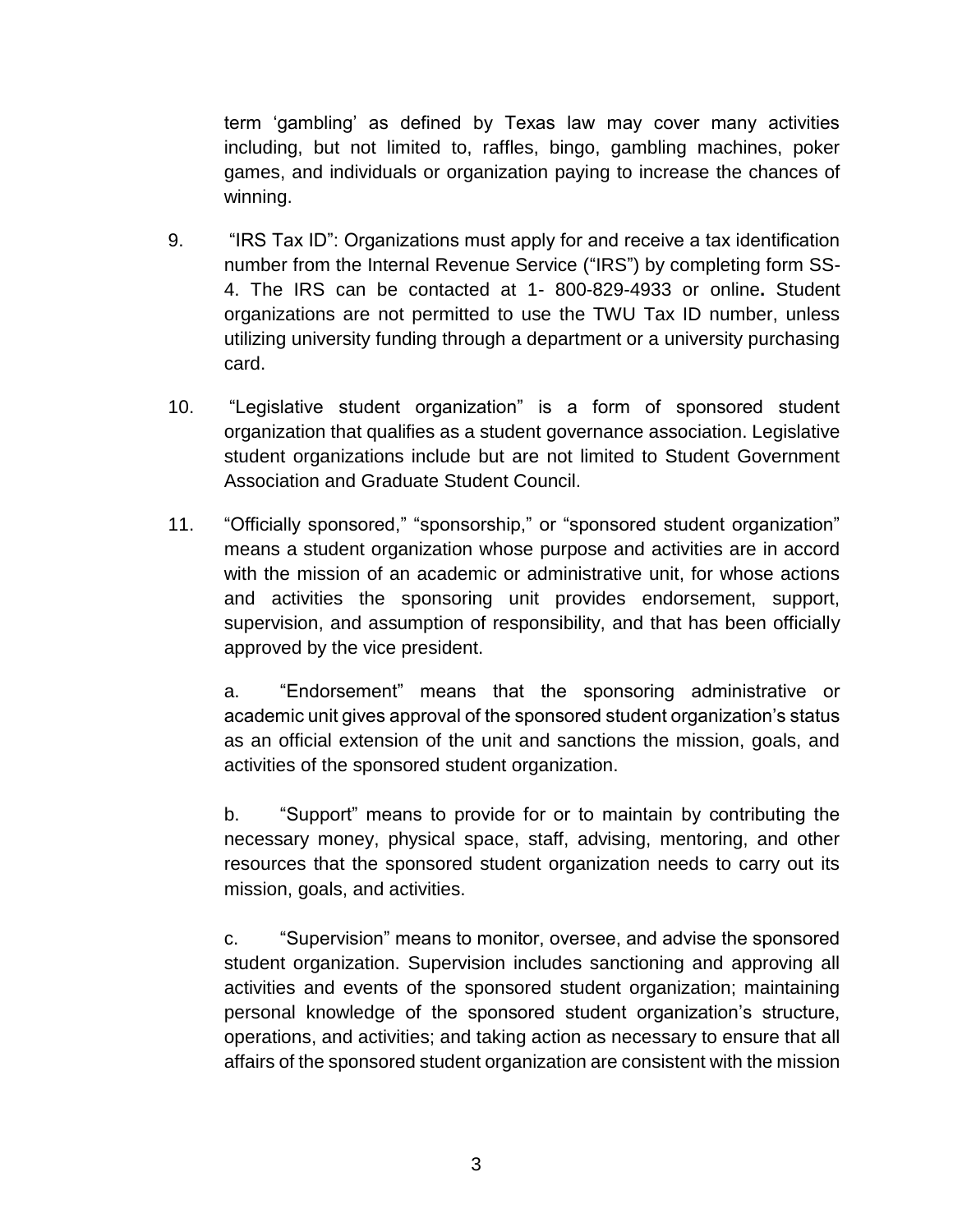and culture of the sponsoring administrative or academic unit and the University.

d. "Assumption of responsibility" means to ensure endorsement, support, and supervision of all aspects of the sponsored student organization. Assumption of responsibility includes accepting financial accountability for all funds collected or spent; making sure the sponsored student organization conducts its affairs in accordance with all applicable University rules and regulations and local, state, and federal laws; and providing the necessary physical and personnel resources, including a dedicated sponsored student organization advisor.

- 12. "Raffle" means the award of one or more prizes by "chance" at a single occasion among a single pool or group of persons who have paid or promised a thing of value for a ticket that represents a chance to win a prize.
- 13. "Sponsored student organization advisor" means a University staff or faculty member from the sponsoring administrative or academic unit who is serving in an advisory capacity to provide guidance to the sponsored student organization and its members. A person serving as an advisor to a sponsored student organization affected by section 51.9361 of the Texas Education Code must be someone who
	- a. Is at least twenty-one years of age;
	- b. Is not enrolled as a student at the University; and
	- c. Serves as a part-time or full-time employee of the University
- 14. "Student" means a person who is currently enrolled at the University.
- 15. "University" means Texas Woman's University. For the purposes of this chapter, "University" also includes all activities and programs sponsored by or affiliated with Texas Woman's University regardless of the actual location where such activities or programs occur.
- 16. "Vice President" means the Vice President of Student Life at Texas Woman's University or his or her designee.

## **REGULATION AND PROCEDURE**

I. Financial Management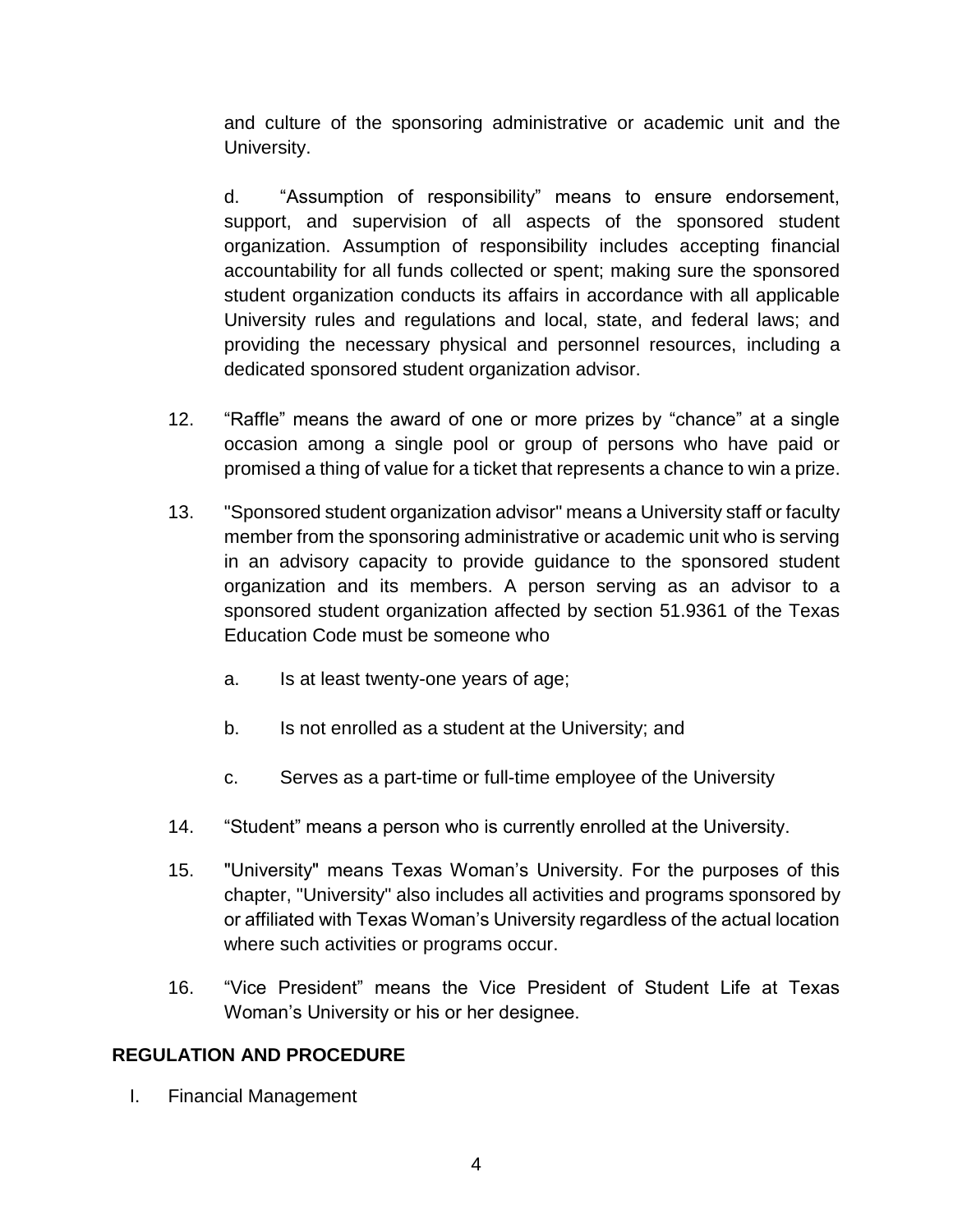- A. The Center for Student Development offers student organizations support, guidance, and assistance in regards to the handling of a groups' individual finances. Student organizations are advised to consult with their individual advisors or departments for guidance on financial solutions.
	- 1. Chartered student organizations: Texas Woman's University does not require nor does it provide chartered student organizations with an on-campus financial solution in regards to banking accounts. Chartered organizations are recommended and encouraged to open checking and saving accounts at a local bank which will require the acquisition of a Federal Tax ID #. Chartered student organizations are not permitted to use the TWU Tax ID number with the exception of utilizing a university purchasing card.
	- 2. Sponsored organizations are funded through their respective University sponsoring department and are not permitted to have an off-campus bank account. Any funds a sponsored organization raises may be deposited into an appropriate University revenue account, providing that the sponsoring department has a revenue account. Sponsored organizations must use the TWU Tax ID number when using departmental funds or a university purchasing card.
	- 3. Funds received and/or collected by the organization are the responsibility of the organization.
	- 4. Registered student organizations are solely responsible for any contract they enter into with third party vendors. The University will not be held liable for these contracts
- B. It is the responsibility of each Student Organization to provide, or seek out, financial support. Additional financial accountability guidelines for all student organizations are outlined in the Student Organization Handbook.

## II. Guidelines

A. Registered Student Organizations in good standing as defined in the URP 06.400: Student Organizations may only fundraise for purposes consistent with the purpose of the Student Organization and cannot be a source of gain for individuals or for-profits businesses. These purposes must follow the Student Code of Conduct and other applicable policies of Texas Woman's University, as well as legal, tax, or corporate restraints upon the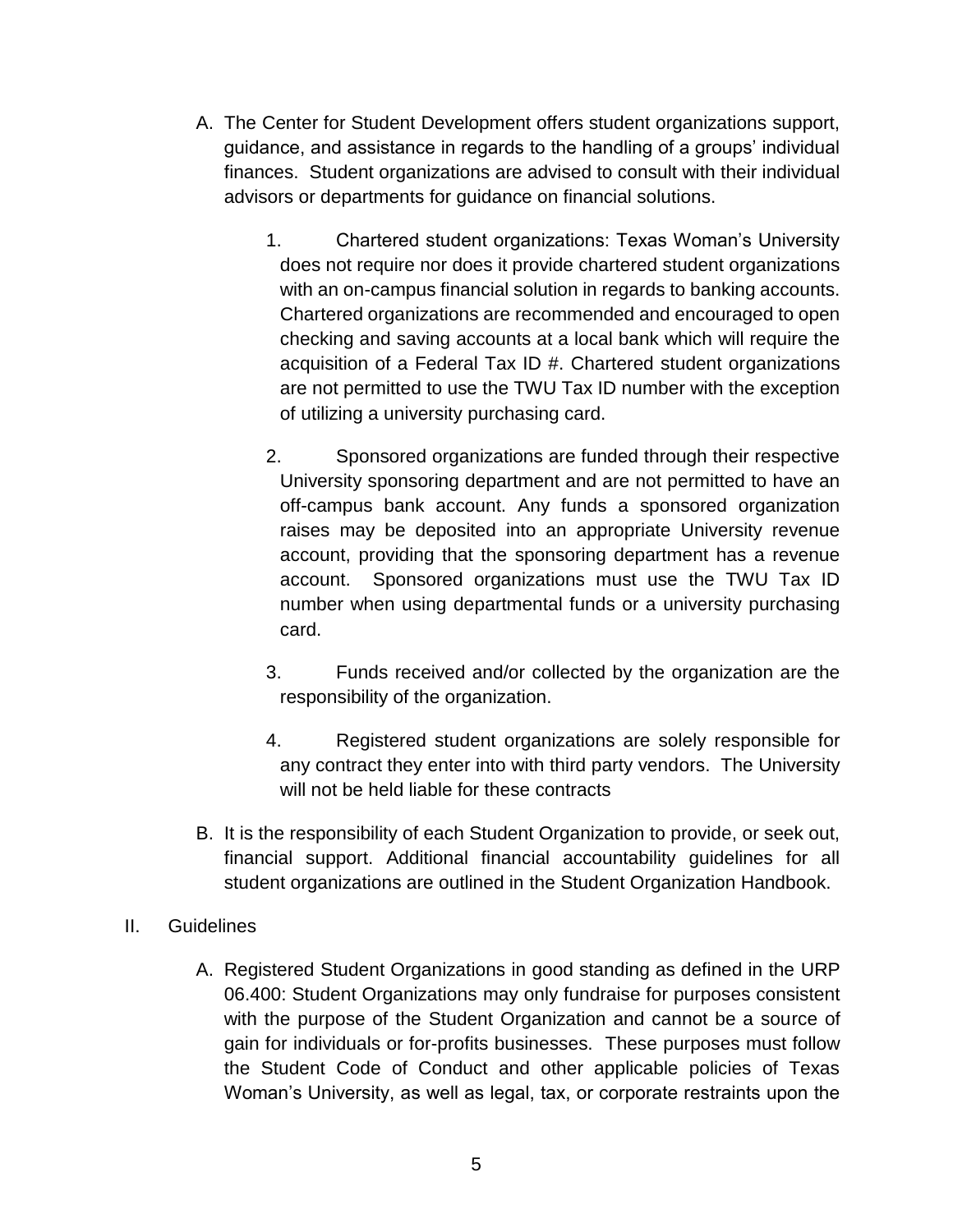University. These purposes cannot conflict with the University's fundraising policies, regulations, procedures, or goals. Before collecting money, engaging in any fundraising, or soliciting funds, all registered Student Organizations must notify the Center for Student Development on the Denton campus or the Office of Student Life on the Dallas or Houston campus. Organizations that fail to follow procedure may be sanctioned according to the Student Code of Conduct

- B. *The following guidelines are applicable to all fundraising activities by registered student organizations on Texas Woman's University owned, operated, or controlled property:*
	- 1. The sponsor of a fundraising activity must complete a request form and obtain approval of the fundraising activity from the Center for Student Development or the Office of Student Life on the Dallas or Houston campus.
	- 2. The fundraising activity is required to offer a benefit to the University community that is consistent with the University's educational mission.
	- 3. An accounting of any funds raised must be provided to the Center for Student Development within five business days after the event.
	- 4. A currently enrolled student member(s) of the sponsoring registered student organization must be present during the entire time of the event.
	- 5. In the absence of an available exemption (see below), the event sponsor is responsible for ensuring the collection, reporting, and payment of all applicable Texas State Sales and Use Taxes, which may include a valid Texas Sales Tax Permit. Additional information is available at the Texas Comptroller's website.
		- a. Student organizations that fall under the [state policy on tax](https://texreg.sos.state.tx.us/public/readtac$ext.TacPage?sl=R&app=9&p_dir=&p_rloc=&p_tloc=&p_ploc=&pg=1&p_tac=&ti=34&pt=1&ch=3&rl=316)  [exemptions for student organizations.](https://texreg.sos.state.tx.us/public/readtac$ext.TacPage?sl=R&app=9&p_dir=&p_rloc=&p_tloc=&p_ploc=&pg=1&p_tac=&ti=34&pt=1&ch=3&rl=316)
		- b. Students and student groups (unless registered as a 501(c) 3 or 7 non-profit organization through the IRS.
		- c. Student Organizations cannot claim to be fundraising on the behalf of TWU.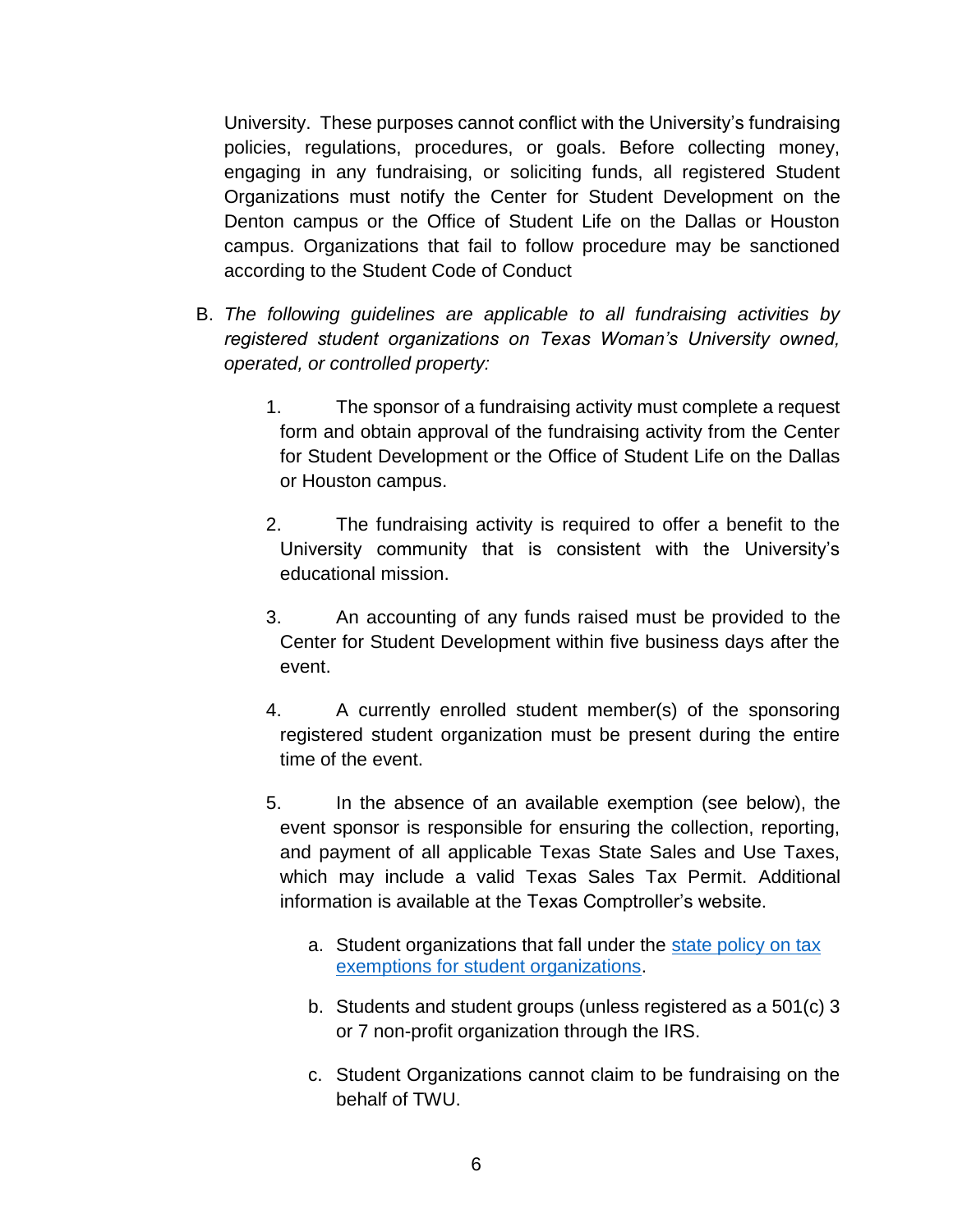- d. Shall not use the TWU Tax ID number. Each Student Organization is encouraged to apply for an organization Tax ID number with the IRS.
- 6. Event sponsors are responsible for ensuring that proposed activities comply with all applicable federal, state and local laws, rules and regulations.
- 7. Spaces in which the fundraising activity is occurring must be identified by a sign indicating the conducting entity's name, goods, and/or services being sold, and prices.
- 8. Neither individuals (regardless of affiliations with Texas Woman's University) nor private, commercial organizations may sell or promote the sale of products or services on Texas Woman's University owned, operated, or controlled property except:
	- a. Individuals or organizations with whom/which Texas Woman's University has entered into a written contract.
	- b. Individuals or organizations authorized in writing by Texas Woman's University to engage in the sales of goods or services for the benefit of a registered student organization.
- 9. Commercial or corporate sponsorship of programs or events is permissible provided that no products and/or services are sold at the event.
- 10. Texas Woman's University reserves the right to require third parties participating in or conducting fundraising activities to meet additional requirements, including without limitation requirements that such parties furnish evidence of insurance coverage acceptable to the University and/or agree to indemnify the University and University personnel against liabilities arising from their acts or omissions.
- 11. Texas Woman's University reserves the right to approve the identity of any proposed sponsor and the content of sponsorship materials associated with a fundraising activity.
- III. Fundraising for Non-University Affiliated Charitable Organizations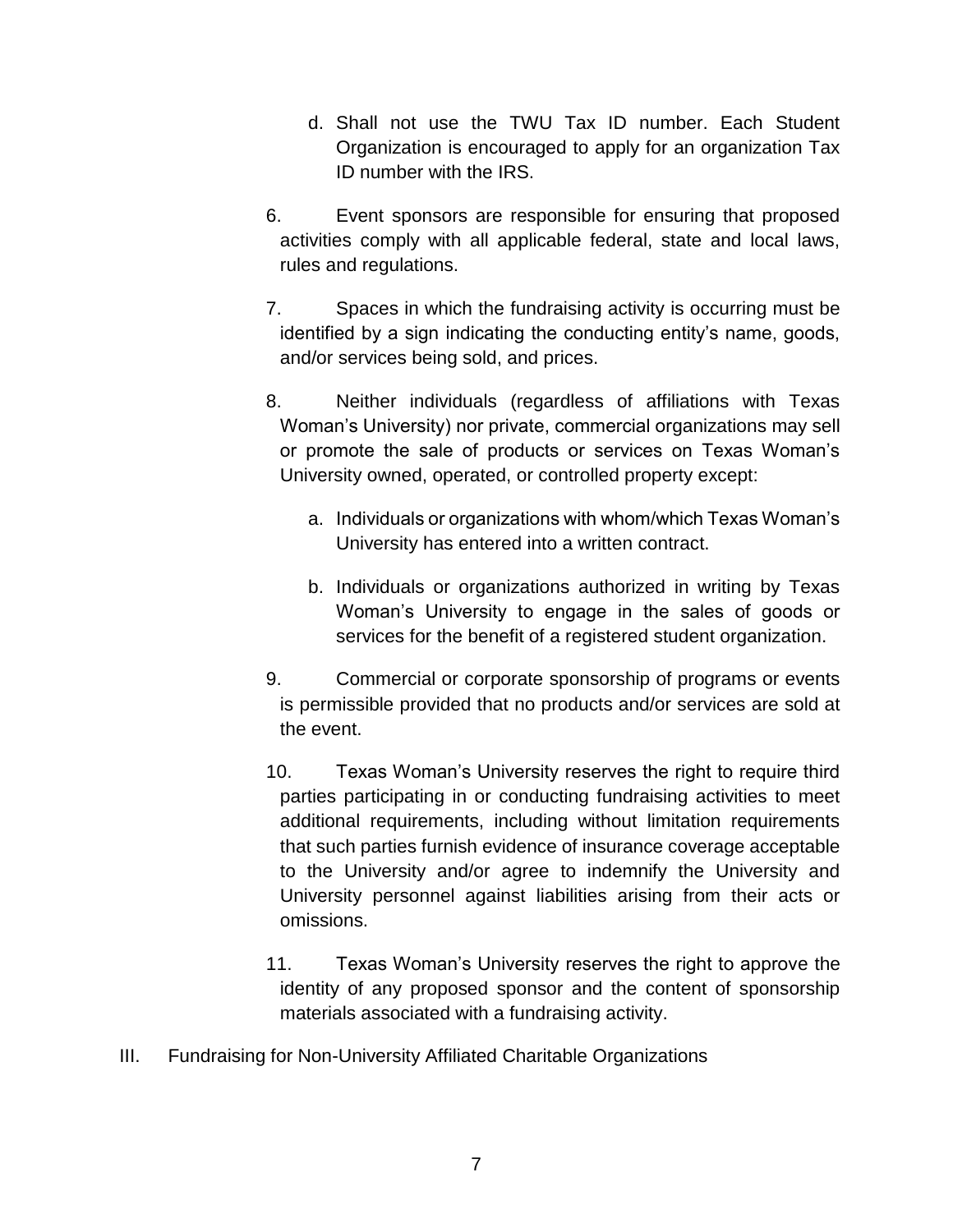Fundraising for non-profit, charitable organizations (e.g., The Red Cross, Salvation Army, etc.) having no direct affiliation with Texas Woman's University are permissible provided that the above guidelines are followed, and:

- A. The organization submits a statement of support on the organization's letterhead to the Center for Student Development acknowledging that the fundraising will occur on its behalf and indicating the expected date of the receipt of the donation.
- B. The organization provides proof to the University that it is registered with the State of Texas as a not-for-profit, charitable organization, that it has received an Internal Revenue Service exemption letter, and that its proposed use of University owned, operated, or controlled property is in furtherance of its tax-exempt, charitable purpose(s).
- C. The registered student organization planning the event is responsible for all costs incurred in connection with the event, other than those borne by the charitable organization.
- D. Student organizations hosting box drives or collections of donated goods must contact the Office of the Student Union, Conference Services, or other appropriate department on the Denton campus or the Office of Student Life in Dallas and Houston, prior to the collection activity, to receive approval for the collection and the guidelines that must be followed.
- E. Educational information about the agency and the services it provides is made available at the event.
- F. Notwithstanding paragraph #6 above, in the absence of an available exemption, the charitable organization is responsible for the collection and reporting of all applicable Texas State Sales and Use Taxes.
- G. The charitable organization is responsible for ensuring that its activities comply with all applicable federal, state, and local laws, rules, and regulations.
- IV. Fundraising Examples

Texas Woman's University provides the following as general examples of items that may be used to raise funds. Please note that the University reserves the right to review and approve all items.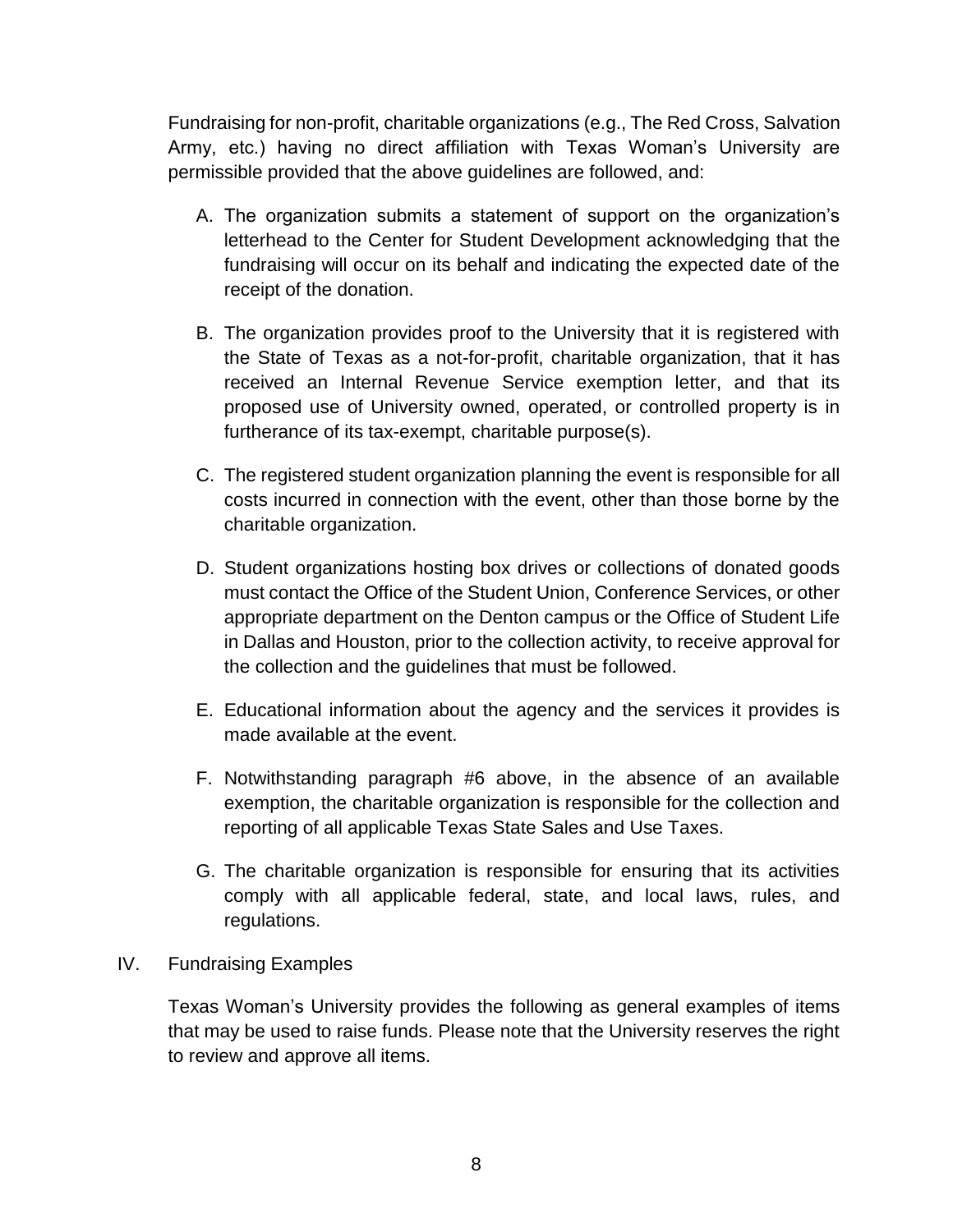- A. Items for sale that have been produced by the organization (e.g., baskets, bouquets of flowers)
- B. Cash donations
- C. Donations of items of value (e.g., clothing, school supplies)
- D. Items for sale that are directly related to the student organization's mission or goals (e.g., plants sold by the Horticulture Club)
- E. Items that promote school spirit (e.g., buttons, balloons) but do not conflict with University trademark policies
- F. Pre-packaged items (e.g., candy, gum)
- V. Accepting Donations

Student organizations are permitted to receive donations from non-university sources. All letters and lists of donors must be submitted to the Office of University Advancement for cross-referencing and approval.

VI. Prohibitions

Texas Woman's University reserves the right to restrict all fundraising activities to reasonable times, places, and manners. The following activities are specifically prohibited:

- A. Solicitation by credit card companies, with the exception of those approved by the University Bookstore or an appropriate Vice President. Door-to-door fundraising on or off campus is prohibited.
- B. Telemarketing activities.
- C. Door-to-door fundraising on Texas Woman's University owned, operated, or controlled property
- D. Fundraising for any candidate for political office
- E. Sale or distribution of items that violate University trademark rights or existing contracts
- F. Receipt by individuals who organize a fundraising activity of proceeds from the activity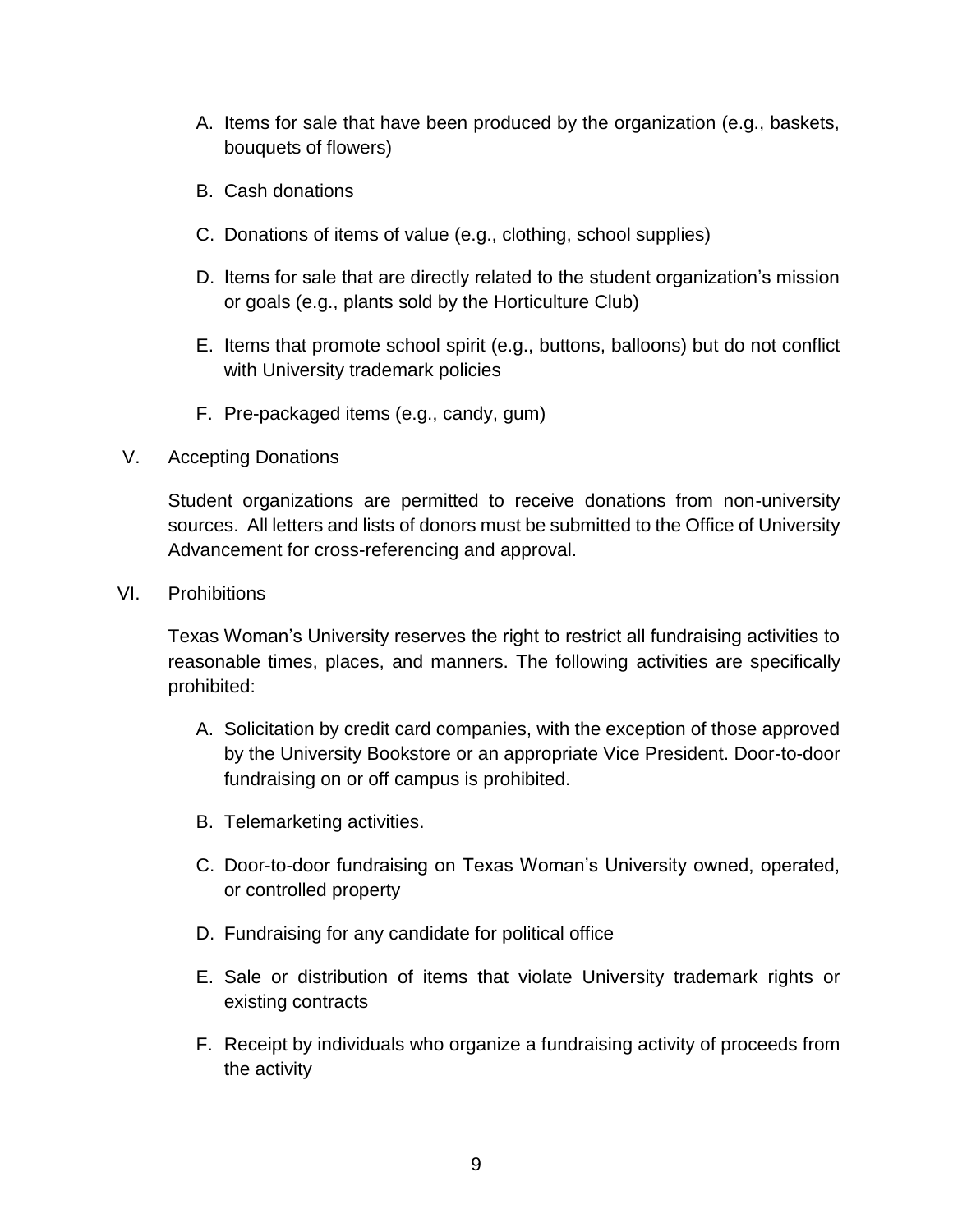- G. TWU does not allow any activity by individuals or Student Organizations which involves the selling or auctioning of services by individuals or Student Organizations. The selling of services (for example, massages, making of meals, cleaning, babysitting, etc.) or of personhood (like a bachelor auction) is strictly prohibited by the University. The possibility does exist with welldefined guidelines to orchestrate an auction of donated tangible items (even a silent auction).
- H. Any food items sold by student organizations must be in compliance with the University Food Safety Program outlined by the TWU Risk Management Office. In addition, products sold in the TWU Campus Store and Dining Services cannot be sold in the Student Union, without express approval from the university on-site vendor in advance.
- VII. Space

A registered student organization may request space to conduct their fundraising activity through the Conference Services Office.

VIII. Additional Restrictions and Requirements

Texas Woman's University acknowledges that a policy of this nature may not anticipate every possible issue that may arise with respect to fundraising activities. As a result, the University reserves the right to impose reasonable restrictions and/or requirements with respect to the time, place, and manner of fundraising activities. These restrictions may be in addition to, or in lieu of, those set forth in the policy.

- IX. Enforcement
	- A. Any items sold by the TWU Campus Store and Dining Services cannot be sold in the Student Union.
	- B. The items for sale must be sold by a member of the Student Organization, and all members must be currently enrolled in TWU.
	- C. Collection of membership dues is not considered fundraising.
	- D. Students and student groups (unless listed as a non-profit) cannot issue receipts for people to claim donations on their taxes.
	- E. Student Organizations cannot claim to be fundraising on the behalf of TWU.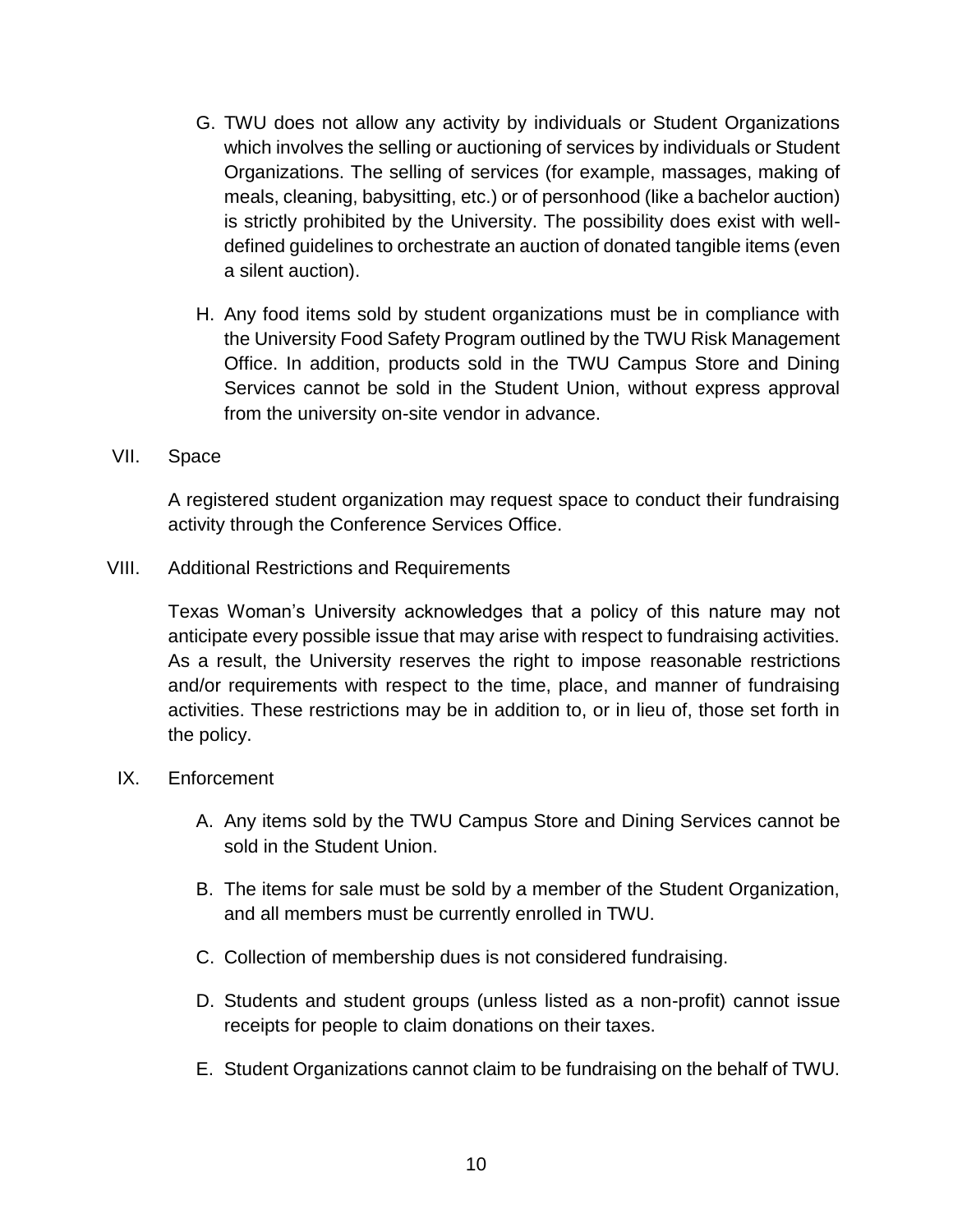- F. Failure to obtain permission to engage in or sponsor sales or fundraising, or failure to adhere to University policy regarding activities for which permission has been granted, will result in the curtailment and/or cancellation of the event by the Center for Student Development or other appropriate University official.
- G. The Office of Civility and Community Standards has jurisdiction over complaints against any student or registered student organization(s) alleged to have violated this policy.
- X. Sanctions

Sanctions for violation of this policy by students and/or registered student organizations include, but are not limited to, fines and/or restitution, loss of the right to use University property or facilities for activities, loss of recognition for registered student organizations, other disciplinary sanctions, and other educational sanctions appropriate to the circumstances.

XI. Reservation of Rights

Texas Woman's University reserves the right to amend this policy at any time.

- XII. Drawings/Raffles and Gambling
	- A. Raffles
		- 1. Most student organizations at Texas Woman's University are not qualified to conduct raffles in the State of Texas.
		- 2. According to Texas State law [Charitable Raffle Enabling Act (effective January 1, 1990), Occupations Code, Chapter 2002, Texas Codes Annotated], in order for Student Organizations to conduct legal raffles on the property of TWU, they must be considered a "qualified organization."
	- B. Gambling

Unlike raffles and bingo, there is NO exception to the gambling law in Texas for nonprofits to hold poker or casino night fundraising events. The gambling law, Chapter 47 of the Penal Code, applies to nonprofits and to for profits equally. *See* Tex. Pen. Code Ann. §47 (Version 2003).